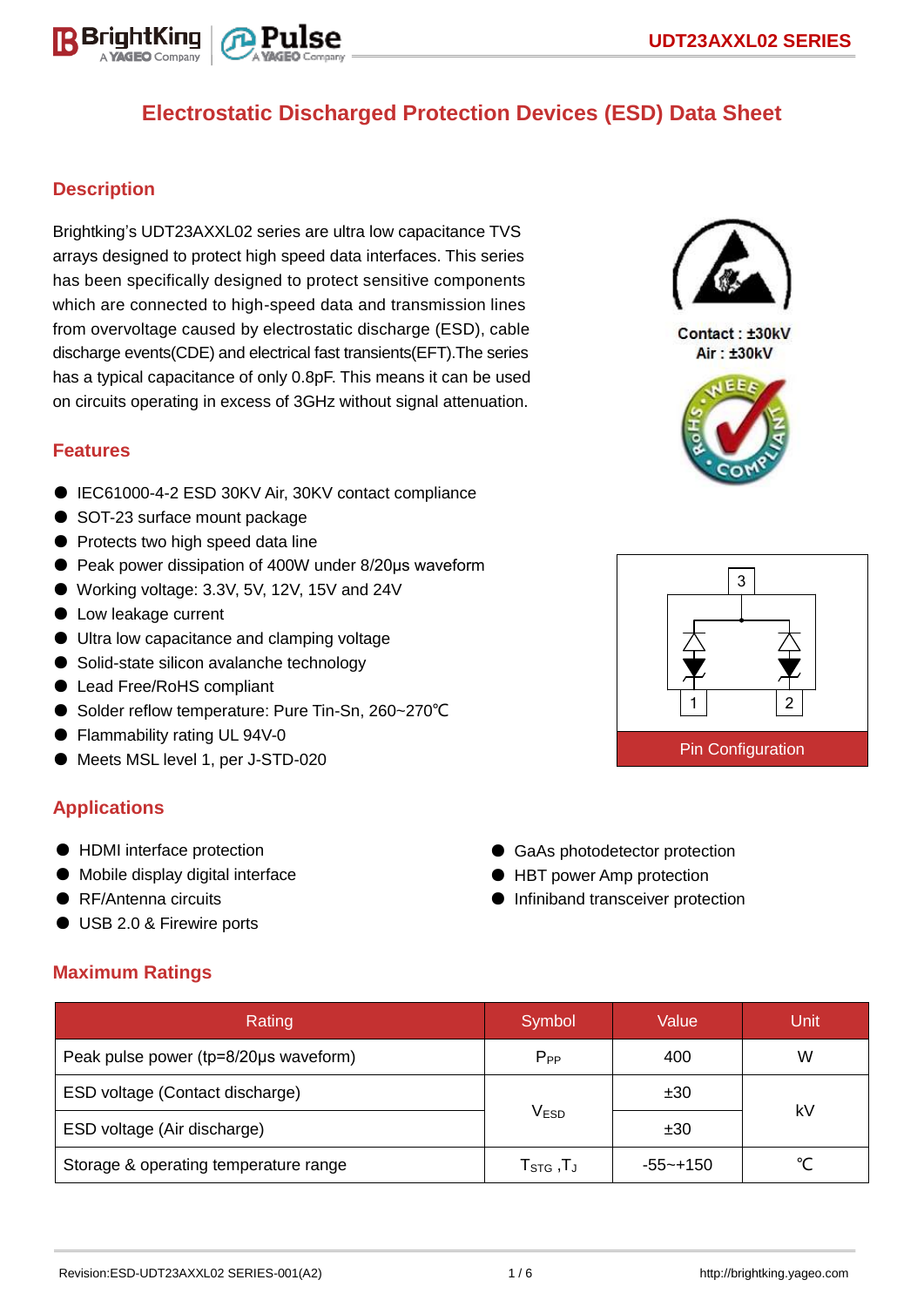

# **Electrical Characteristics (TJ=25**℃**)**

### UDT23A03L02 (Marking: B LSC)

| Parameter                              | Symbol                | Condition                                         | Min. | Typ. | Max. | Unit |
|----------------------------------------|-----------------------|---------------------------------------------------|------|------|------|------|
| Reverse stand-off voltage              | V <sub>RWM</sub>      |                                                   |      |      | 3.3  | V    |
| Reverse breakdown voltage              | <b>V<sub>BR</sub></b> | $I_{BR}$ =1mA                                     | 4    |      |      |      |
| Reverse leakage current                | <sup>I</sup> R        | $V_R = 3.3V$<br>each I/O pin                      |      |      | 20   | μA   |
| Clamping voltage ( $tp = 8/20 \mu s$ ) | $V_C$                 | $I_{PP} = 1A$                                     |      |      | 10   |      |
| Peak Pulse Current (tp=8/20µs)         | <b>I</b> PP           |                                                   |      |      | 19   | A    |
| Off state junction capacitance         | $C_{d}$               | $0Vdc$ , f=1 $MHz$<br>Between I/O<br>pins and GND |      | 0.8  |      | рF   |

### UDT23A05L02 (Marking: B LTC)

| Parameter                      | Symbol           | Condition                                    | Min. | Typ. | Max. | <b>Unit</b> |
|--------------------------------|------------------|----------------------------------------------|------|------|------|-------------|
| Reverse stand-off voltage      | V <sub>RWM</sub> |                                              |      |      | 5    |             |
| Reverse breakdown voltage      | $V_{BR}$         | $I_{BR}$ =1mA                                | 6    |      |      |             |
| Reverse leakage current        | ΙŖ               | $V_R = 5V$<br>each I/O pin                   |      |      | 5    | μA          |
| Clamping voltage (tp=8/20µs)   | $V_C$            | $I_{PP} = 1A$                                |      |      | 12   |             |
| Peak Pulse Current (tp=8/20µs) | <b>I</b> PP      |                                              |      |      | 17   | A           |
| Off state junction capacitance | $C_J$            | $0Vdc.f=1MHz$<br>Between I/O<br>pins and GND |      | 0.8  |      | рF          |

### UDT23A12L02 (Marking: B LUC)

| Parameter                      | Symbol                    | Condition                                         | Min. | Typ. | Max. | <b>Unit</b> |
|--------------------------------|---------------------------|---------------------------------------------------|------|------|------|-------------|
| Reverse stand-off voltage      | V <sub>RWM</sub>          |                                                   |      |      | 12   | V           |
| Reverse breakdown voltage      | <b>V<sub>BR</sub></b>     | $I_{BR}$ =1mA                                     | 13.3 |      |      |             |
| Reverse leakage current        | <sup>I</sup> R            | $V_R = 12V$<br>each I/O pin                       |      |      |      | μA          |
| Clamping voltage (tp=8/20µs)   | $\mathsf{V}_{\mathsf{C}}$ | $I_{PP} = 1A$                                     |      |      | 25   | V           |
| Peak Pulse Current (tp=8/20µs) | <b>I</b> <sub>PP</sub>    |                                                   |      |      | 10   | A           |
| Off state junction capacitance | $C_J$                     | $0Vdc$ , f=1 $MHz$<br>Between I/O<br>pins and GND |      | 0.8  |      | рF          |

## UDT23A15L02 (Marking: B LWC)

| Parameter                      | Symbol           | Condition                                         | Min. | Typ. | Max. | Unit |
|--------------------------------|------------------|---------------------------------------------------|------|------|------|------|
| Reverse stand-off voltage      | V <sub>RWM</sub> |                                                   |      |      | 15   | V    |
| Reverse breakdown voltage      | $V_{BR}$         | $I_{BR}$ =1mA                                     | 16.7 |      |      | V    |
| Reverse leakage current        | <sup>1</sup> R   | $V_R = 15V$<br>each I/O pin                       |      |      |      | μA   |
| Clamping voltage (tp=8/20µs)   | $V_C$            | $I_{PP}=1A$                                       |      |      | 30   |      |
| Peak Pulse Current (tp=8/20µs) | $_{\rm lpp}$     |                                                   |      |      | 8    | A    |
| Off state junction capacitance | $C_{J}$          | $0Vdc$ , f=1 $MHz$<br>Between I/O<br>pins and GND |      | 0.8  |      | рF   |

Revision:ESD-UDT23AXXL02 SERIES-001(A2) <br>
2/6 http://brightking.yageo.com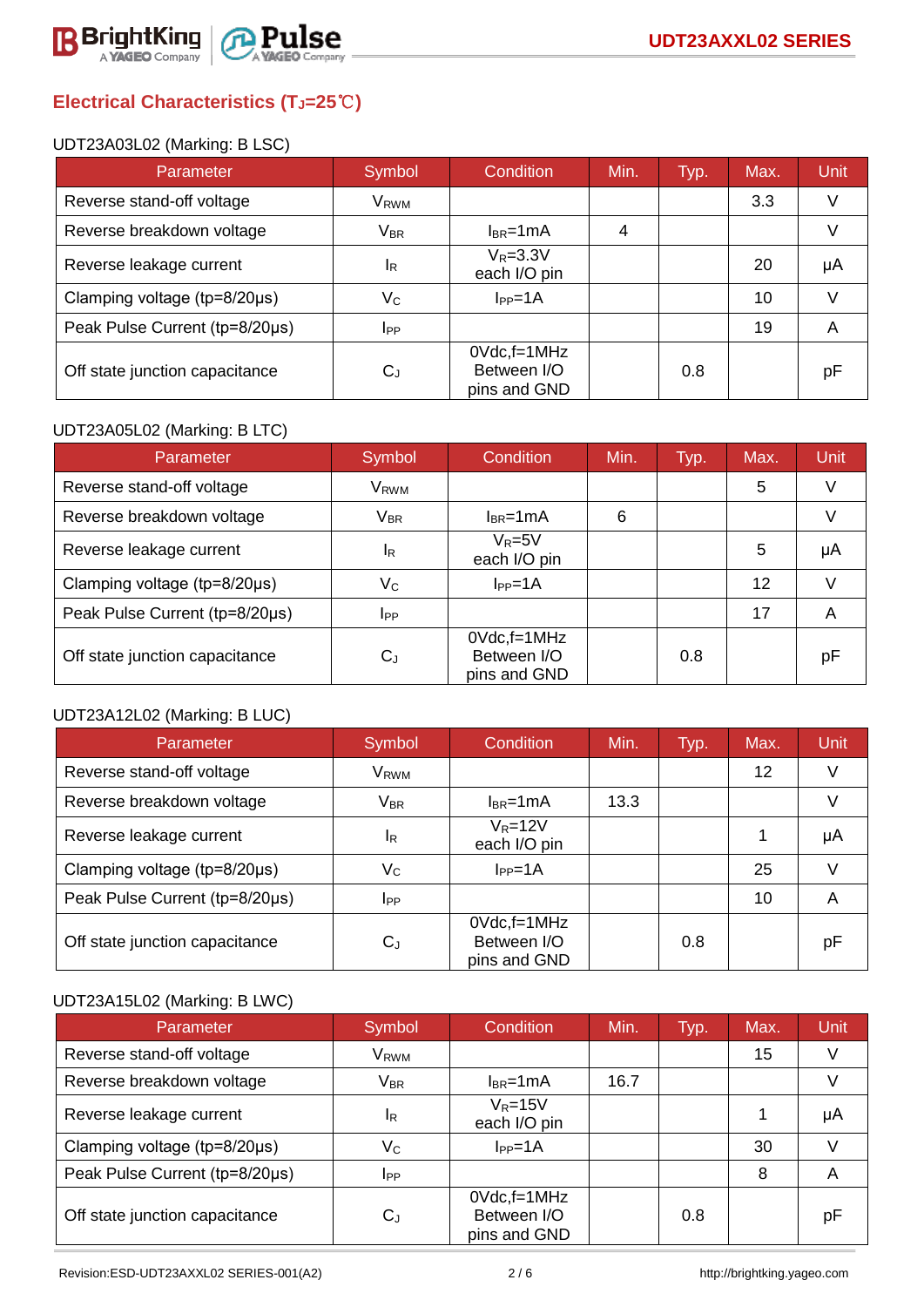

# **Electrical Characteristics (TJ=25**℃**)**

### UDT23A24L02 (Marking: B LXC)

| Parameter                              | Symbol                  | Condition                                      | Min. | Typ. | Max. | <b>Unit</b> |
|----------------------------------------|-------------------------|------------------------------------------------|------|------|------|-------------|
| Reverse stand-off voltage              | <b>V</b> <sub>RWM</sub> |                                                |      |      | 24   |             |
| Reverse breakdown voltage              | <b>V<sub>BR</sub></b>   | $l_{BR}$ =1mA                                  | 26.7 |      |      |             |
| Reverse leakage current                | <sup>I</sup> R          | $V_R = 24V$<br>each I/O pin                    |      |      |      | μA          |
| Clamping voltage ( $tp = 8/20 \mu s$ ) | $V_{\rm C}$             | $I_{PP} = 1A$                                  |      |      | 48   |             |
| Peak Pulse Current (tp=8/20µs)         | <b>I</b> <sub>PP</sub>  |                                                |      |      | 6    | A           |
| Off state junction capacitance         | $C_{J}$                 | $0$ Vdc, f=1MHz<br>Between I/O<br>pins and GND |      | 0.8  |      | рF          |

## **Typical Characteristics Curves**





### Figure 3. Non-Repetitive Peak Pulse vs. Pulse Time Figure 4. Forward Voltage vs. Forward Current





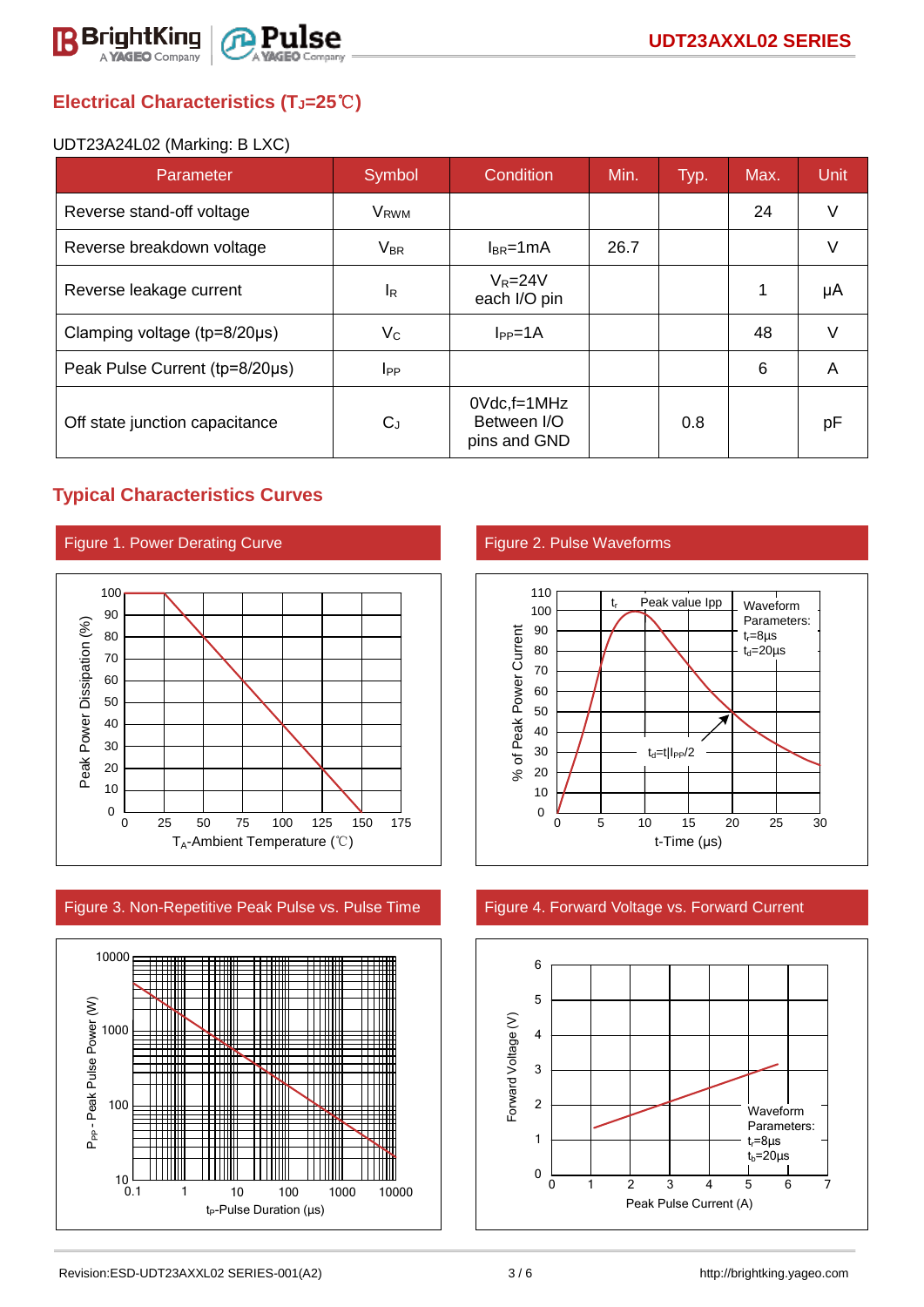

# **Applications Information**

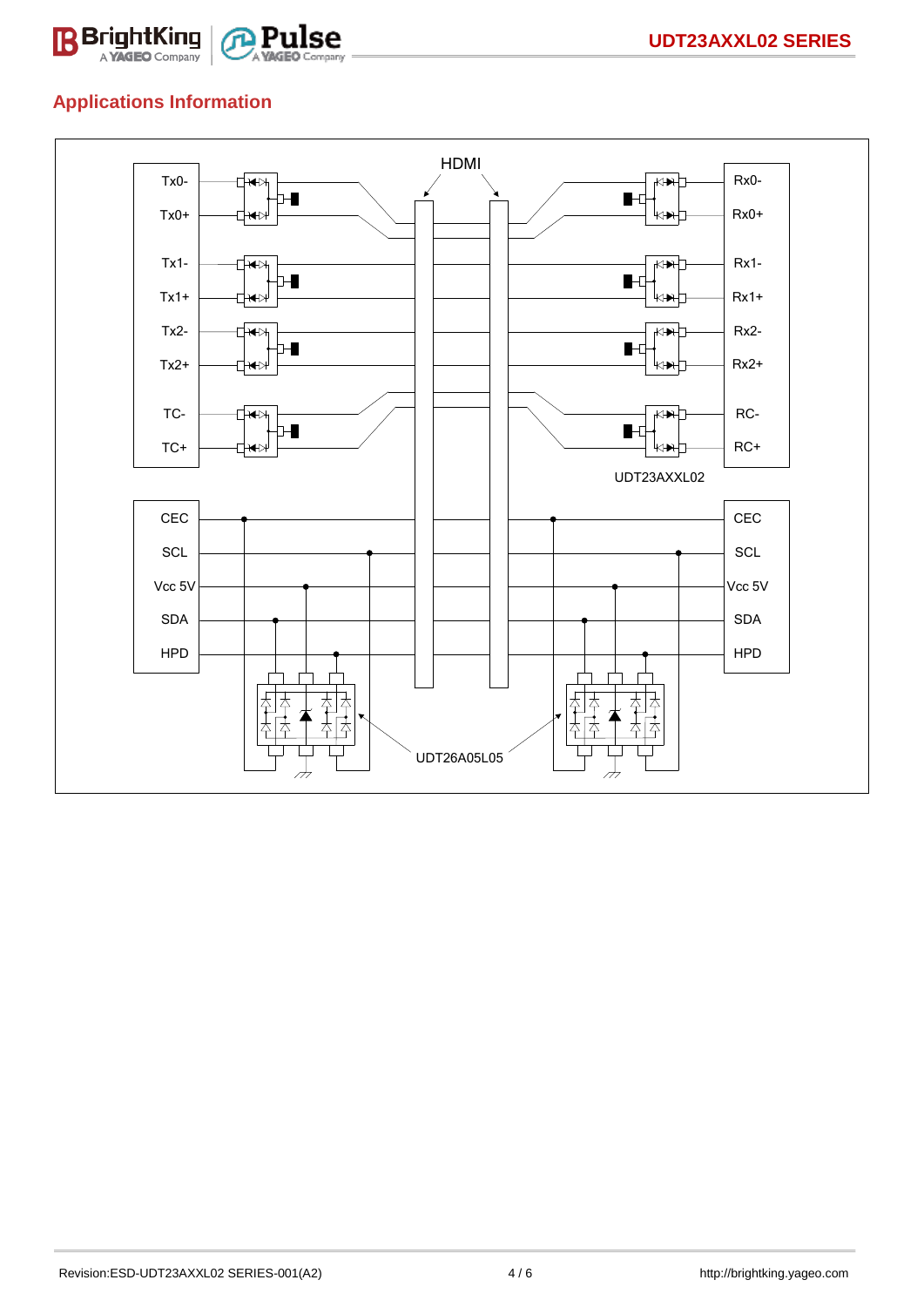

# **Recommended Soldering Conditions**